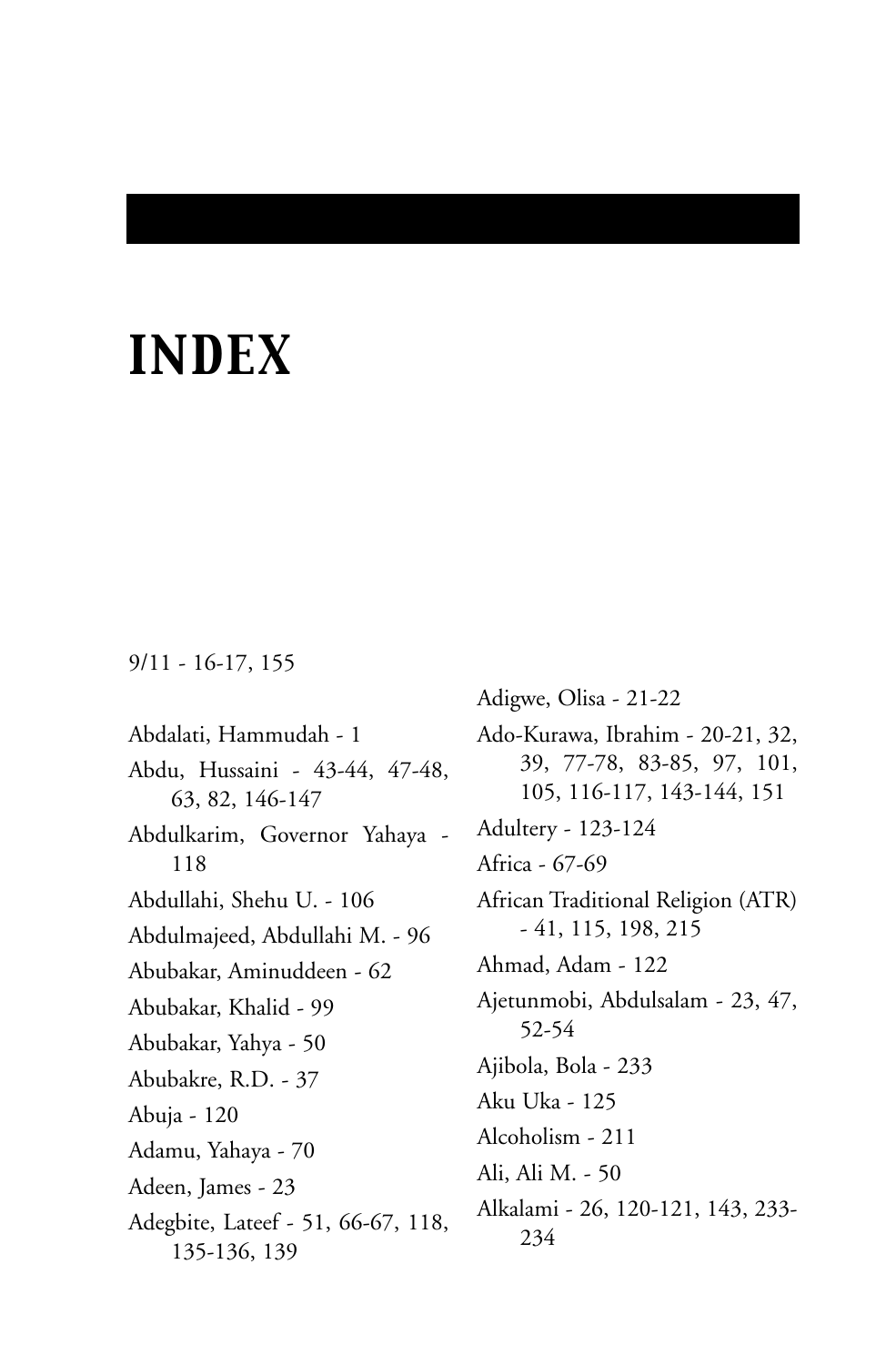All Nigeria Peoples Party (ANPP)- 49-50 Aminu, Jibril - 234 Anger - 22-23, 85, 119, 143, 146, 152, 154, 198 Anglican Church - 115 Antithesis - 35, 38-43, 46, 94, 152, 165, 204 Anwar-ul-Islam Movement of Nigeria - 119 Apostasy - 161 Askari, Hassan - 37 Atheism - 113-115, 215 Atiku, Vice-President, Abubakar - 122 Audu, Ishaya - 140 Avagi, Ibrahim - 37-38, 79-80, 181-183 Az-Zubair, Banu - 32-33, 38, 80, 100, 104, 144, 158-165 Aliyu, Ibrahim - 35, 102, 116 Babangida, President Ibrahim B. - 18, 71, 233 Bafara, Governor - 51 Balewa, Abubakar - 195 Balogun, K.A.- 18, 29, 31, 114, 131, 139 Banking - 95, 208, 217 Bate, Mohammed - 51 Bello, Abdullahi - 38, 146 Bello, Ahmadu - 16, 73, 76, 88, 129-130, 195

Bello, Justice - 109 Bello, Muhammad - 119-120 Biafra - 195 Bible - 81, 85, 116, 125, 135, 162, 183, 224, 227 Bidmos, M.A. - 67-69, 81 Bodansky, Yossef - 16 Boer, Harry, R. - 125 Buhari, Muhammad - 49-50 Bush, President George W. - 15 Business - 193-194

Caesar - 77, 79, 166

Calvinism(neo-) - see Kuyper

Canada(-ian) - 14, 28

Capitalism - 181-183, 207-208

- Christian Association of Nigeria (CAN) - 44, 117-122, 127, 161, 170, 233
- Christian Medical Fellowship 41
- Christian Reformed Church (CRC) - 127

Christian theologians - 160-161

Christian(ity), Christendom - 19- 22, 24, 36-37, 39, 64-65, 80, 82-83, 89, 94, 96, 100-101, 113, 154-155, 188, 194-196, 204, 216, 227-228

Church - 79-82, 122, 235-236

Church & State - 19-20, 114-115, 117- 118, 122, 163-165, 167, 170, 214

CIA - 16

Civil Rights Congress - 51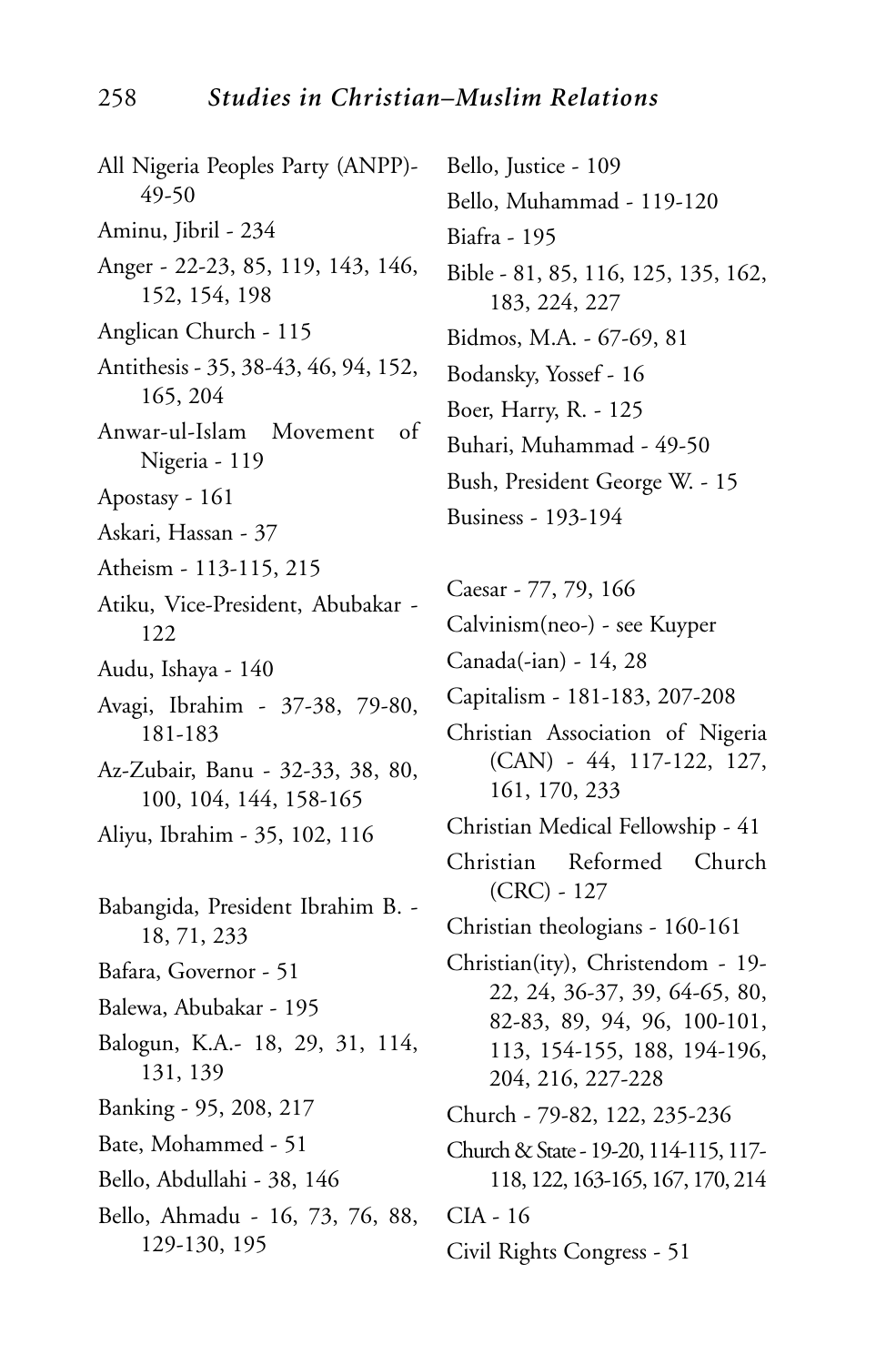### *Index* 259

Civil service - 190 Colonialism(neo-) - 19, 38, 65, 74, 79, 86-88, 90-94, 99-101, 103, 117, 153-154, 170, 177- 178, 186-187, 189, 195-198, 201-204, 206, 209-212, 215 Colonialism, internal - 102 Common law - 115, 133, 215, 220, 223- 234 Common sense - 13 Companion CD - 24-25, 153, 157 Conspiracy (theory) - 23 Constituent Assembly - 18-19, 26, 111, 113, 121 Constitution - 109, 112, 114, 116, 129-140, 158-165, 216, 219- 228 Contempt - 22-23 Converts/Conversion - 70 Cooper, Robert - 78 Cooperation - 41-42 Corruption - 98, 126-127, 146, 186, 210, 233, 237, 239 Court system - 133, 220, 224 Cox, Harvey - 229-230 Crime - 99 Cromer, Lord - 96 Crusades - 107-108, 195 Cultural Mandate - 106 Curse - 143 Customary law - 133 Daily Trust - - 122

Danbatta, Muhammad - 94, 130 Danbazau, Lawan - 143 Dandare, Zakari - 118 DanFodio, Shehu U - 1, 88, 171 Dauda, Aliyu - 65 Dawa - see Muslim Mission Dawood, Hamzah - 121 Democracy - 34, 43, 80, 87, 90, 96, 102-103, 158, 181-183 Development - 103-104 Dichotomy - see Dualism Dooyeweerd, Herman - 106 Dreher, Rod - 15 Dress code - 218 Dualism - 34, 37, 72, 77, 79-82, 93, 115, 165, 168-170, 178, 201, 203, 214, 229 Dukawa, Sa'idu A.- 91, 105 Durkheim, Emile - 229 Dutch - see Netherlands Economics - 95-96, 181, 207-209 Education - 42-43, 53, 70, 72, 86- 87, 90, 96-97, 118, 143, 194, 209-211, 238 Ejiga, Baba - 63, 131 Ekwueme, Alex - 120, 233 Elections - 49, 51 Elite - 44, 95, 144-145, 189-191,

El-Miskin, Tijani - 37, 65, 79, 117, 166-176

207, 210, 235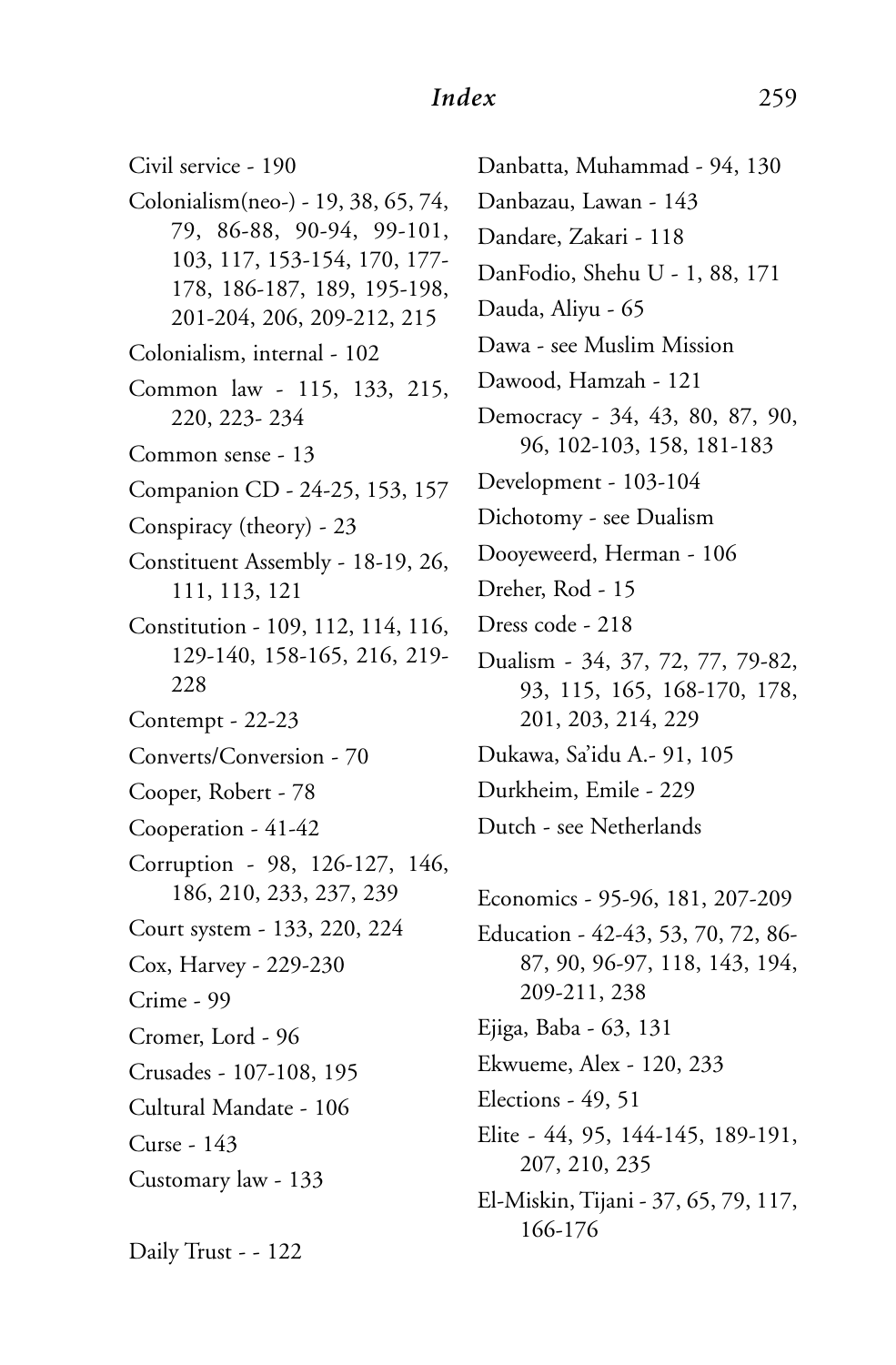#### 260 *Studies in Christian–Muslim Relations*

El-Zakzaky, Ibrahim - 40, 44-45 Emirs - 191-192 Engineer, Asghar A. - 125 Enlightenment - 79, 160

Falola, Toyin - 28 Family - 98 Fasting - 71 Film industry - 173 Flag - 45 Fombo, Taji M. - 123-124 France - 35, 52, 54, 152 Freedom - 53 Freethinkers - 168-169 Fundamentalism - 14-16, 19, 43,

64, 143, 145-147, 235

Gambari, Ibrahim S. - 112 Gamji website (www.Gamji.com) - 23 Gana, Jerry - 121, 235-236 Garko - 70 Gashua, Muhammad - 100 Gender issues - 103, 122 Gimi, Shu'aibu - 131-132 Glanvill, Joseph - 168 Governments - 44-46, 116, 119- 120, 211, 216, 219-228, 233- 238 Gumbi, Ahmad - 63-64 Gumi, Abubukar - 61-62, 99, 116, 132

Hadeijia, Yusuf L. - 35, 41, 90-91 Hamza, Fatima - 42 Hashidu, Governor Abubakar H. - 41 Hassan, Husaini - 34, 79 Head scarf - see Hijab Hedonism - 84 Hijab - 14, 28, 52-55, 59, 106, 152 Hinduism - 115, 214-215 Holloway, Richard - 161-162 Holyoake, George J. - 167-168 Homosexuality - 161-162 Hotline magazine - 14 Human rights - 53, 100, 103, 152 Humanism - 79

Ibrahim, Alhassan - 144 Idris, Ustaz - 73 Ignorance/illiteracy - 88, 137, 146, 198, 237 Imperialism - see Colonialism(neo) Inconsistency - 118-119, 121-125, 137, 145, 152-154, 216-217, 230-231  $Infidel(s) - 21$ Institute of Islamic Studies - 125 Intolerance - see Tolerance/Intolerance Iqbal - 72 Islamic Movement - 40, 44-46, 58 Islam, mainstream - 15-16, 19, 64, 147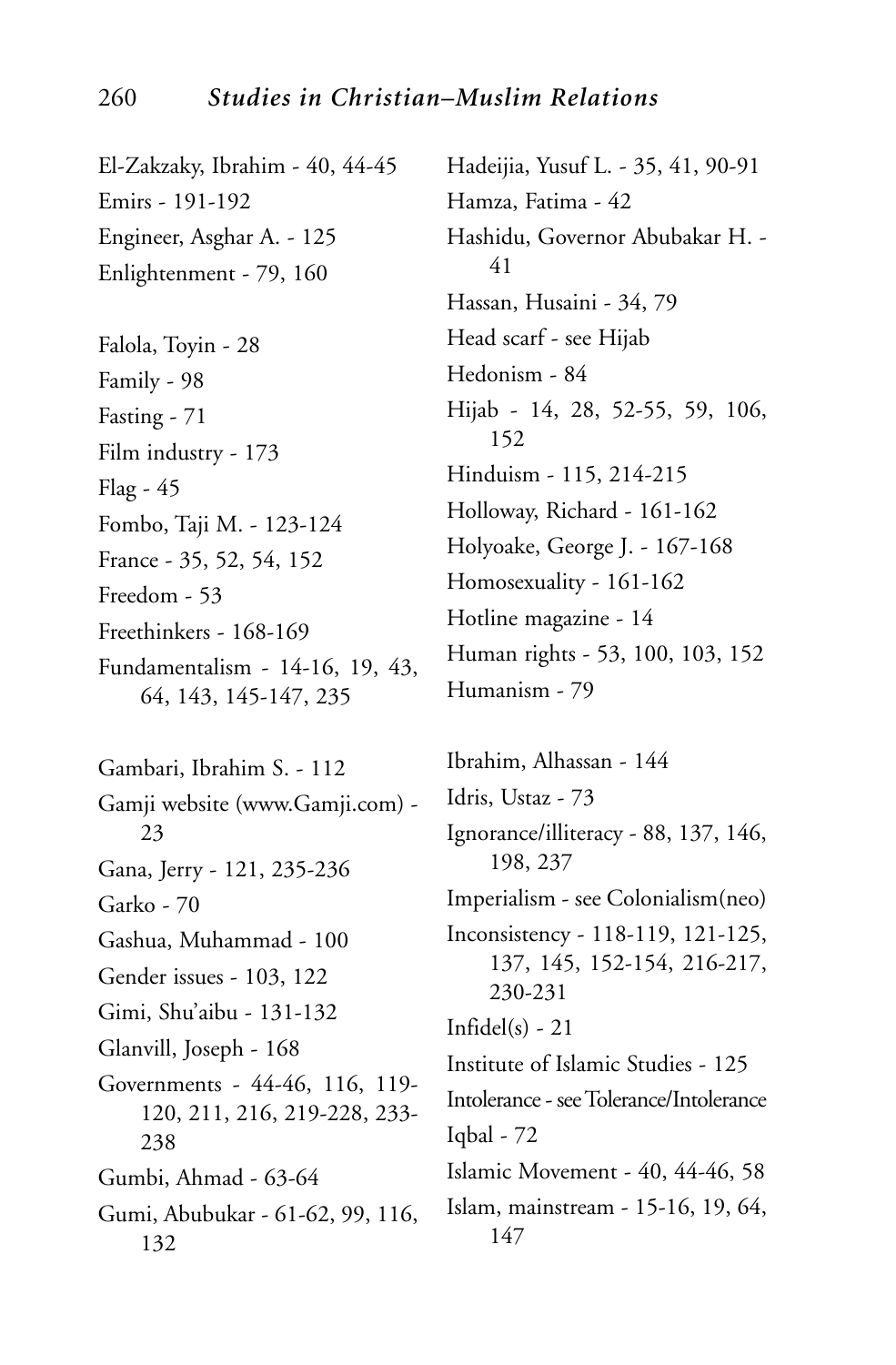## *Index* 261

| Israel - 117, 170, 198, 217                   | see also Sharia, Common law,<br>Customary law                  |
|-----------------------------------------------|----------------------------------------------------------------|
| Jakande, Governor Lateef - 118                | Lawal, Amina - 125                                             |
| Jama'atul Nasril Islam (JNI) - 117-<br>118    | Lawan, Jamilu - 99-100                                         |
| Jatau, Peter - 161                            | Macido, Muhammadu - 87                                         |
| Jihad - 177                                   | Maguzawa - 136, 140                                            |
| Joda, Ahmad - 143                             | Mahmoud, Abdulmalik - 62                                       |
| Joe, Mary A. - 140                            | Makaman Kudu - 70                                              |
| Justice/injustice - 196-197, 205              | Makarfi, Governor - 109, 144-145                               |
|                                               | MAMSER - 122                                                   |
| Kano, Aminu - 142-143, 149                    | Man, nature of - 198-199                                       |
| Kantagora, Hassan S. - 1, 14, 72,<br>101, 109 | Manipulation - 18, 50, 90, 122,<br>143, 145, 149, 205, 235-236 |
| Karibi-White, Justice - 224                   | Manji, Irshad - 153                                            |
| Kazaure, Musa U. - 49                         | Marshall, Paul - 15                                            |
| Khalifa - 106, 184-185                        | Marxism - 96-97, 111, 141-149,                                 |
| Kolo, Nma - 71                                | 215                                                            |
| Koran - 116, 125, 135, 224, 227               | Mashi, Aliyu - 83                                              |
| Kukah, Matthew - 106                          | Materialism - 84, 88, 103, 237                                 |
| Kuyper, Abraham; Kuyperian(ism)               | Mboya, Tom - 41                                                |
| - 12-13, 15, 18, 28, 52, 76,<br>106, 152, 156 | Media - 28, 51, 116, 121-122,<br>217, 231, 235-236, 239        |
| Kwankwaso, Governor Rabiu M. -                | Military - 189-190                                             |
| 72                                            | Missionaries - 19, 21                                          |
| Labour - 185-186                              | Misunderstandings - 20-21, 154-<br>155, 238                    |
| Ladan, Muhammed T. - 17, 42, 94,              | Mohammed, Abubukar - 21                                        |
| 177-180, 237-239                              | Mohammed, Danladi A. - 145-146                                 |
| Language - 157, 175, 197                      | Morality/immorality - 98-99, 122-                              |
| Law - 159, 181-183, 192, 194,                 | 124 211-213                                                    |
| 197, 201, 205, 207, 224                       | Mosque - 70, 121                                               |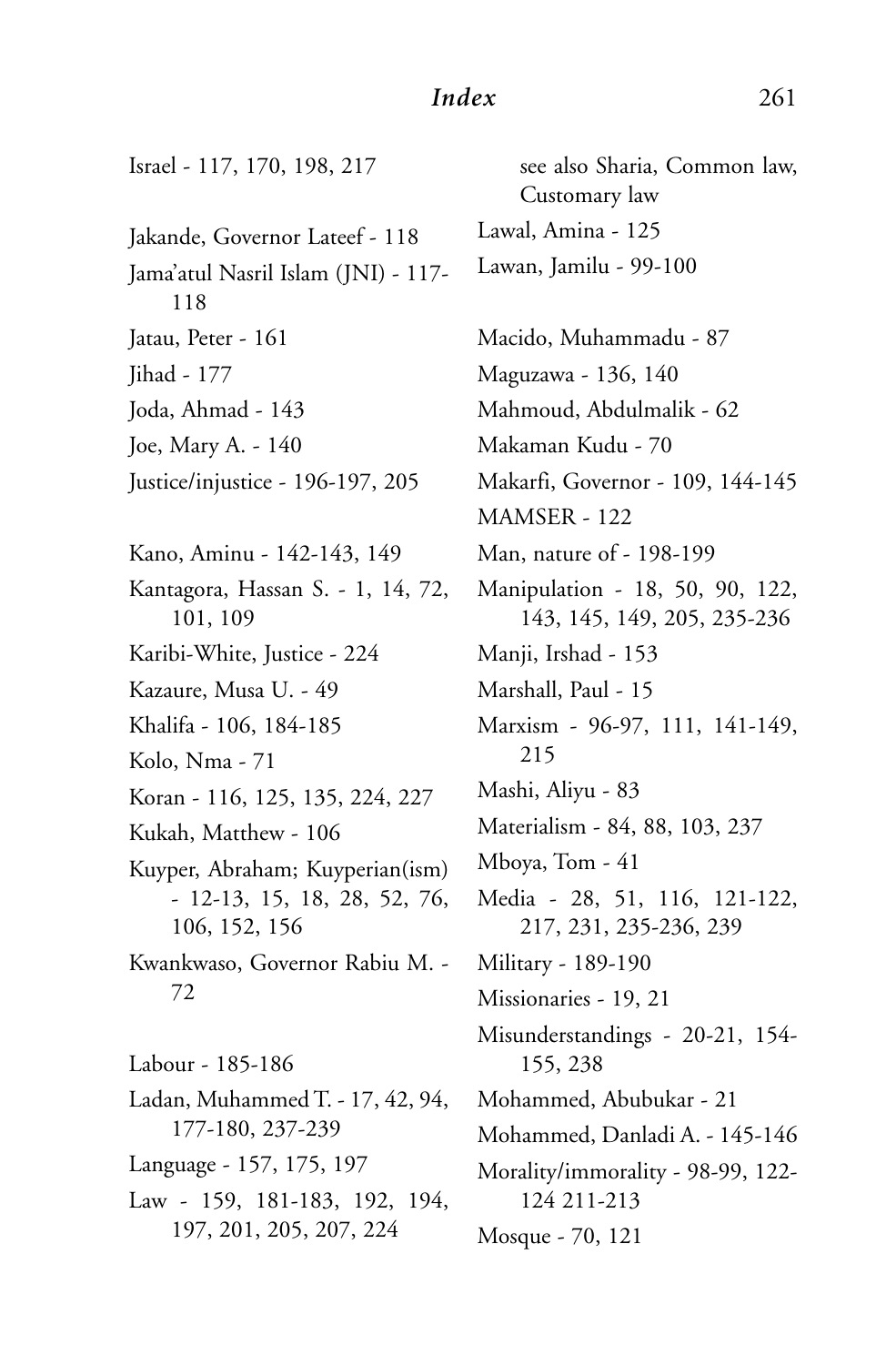Muhammad, Kabiru - 94, 135-136 Muhammad, Murtala - 195 Muhammad, Prophet - 43 Muhammadu, Ahmadu - 24 Multi-religion - 50, 57, 71, 129- 140, 204, 220-221, 224-226, 231-232 Murabis, Lawal - 21-22 Musa, Governor Balarabe - 142 Musa, Ustaz - 103 Muslim Centre for the Study of Society and Secularism - 28 Muslim Corpers' Association - 119 Muslim Mission (da'wa) - 166- 176, 178, 194, 197-199, 202 Muslim Students Society (MSS) - 44, 124 Muslim Welfare Board - see Pilgrimage Mustapha, Abdullahi - 89-90, 144 Mustapha, Sani S. - 84-85, 104 Nasiha magazine - 33-35, 62, 78, 86, 88-89, 96, 141 National Anthem - 45 National Council of Muslim Youth Organizations - 125 National Ecumenical Centre - 120, 122-123, 126-127 National Institute for Policy & Strategic Studies - 1, 22 National Mosque - 120, 122-123, 127, 233

National Youth Service Corps (NYSC) - 122, 126 Netherlands - 14 Neuhaus, Richard - 13 Neutrality - 21, 67, 101, 111-126, 170 Nicolson, Adam - 13, 75 Nigeria, pre-colonial - 186-187, 201, 207, 209, 215 Nigerian Supreme Council of Islamic Affairs (NSCIA) - 51 Nyajo, Ezekiel - see Muhammadu, Ahmadu Nyerere, Julius - 41 Oath - 116, 125, 135 Obasanjo, President Olusegun - 121-123, 126, 235-236 Objectivity - 21, 111 Ojukwu, Emeka - 195 Okogie, Olubummi - 119-120, 126, 233-234 Oppression - 88, 239 See also Justice/injustice Oredola, Massoud - 48-49 Oresanya, Governor - 125 Organisation of Islamic Conference (OIC) - 18, 115 Orire, Abdulkadir - 99 Otedola, Governor Michael - 117-118 Oyenubi, R.O. - 119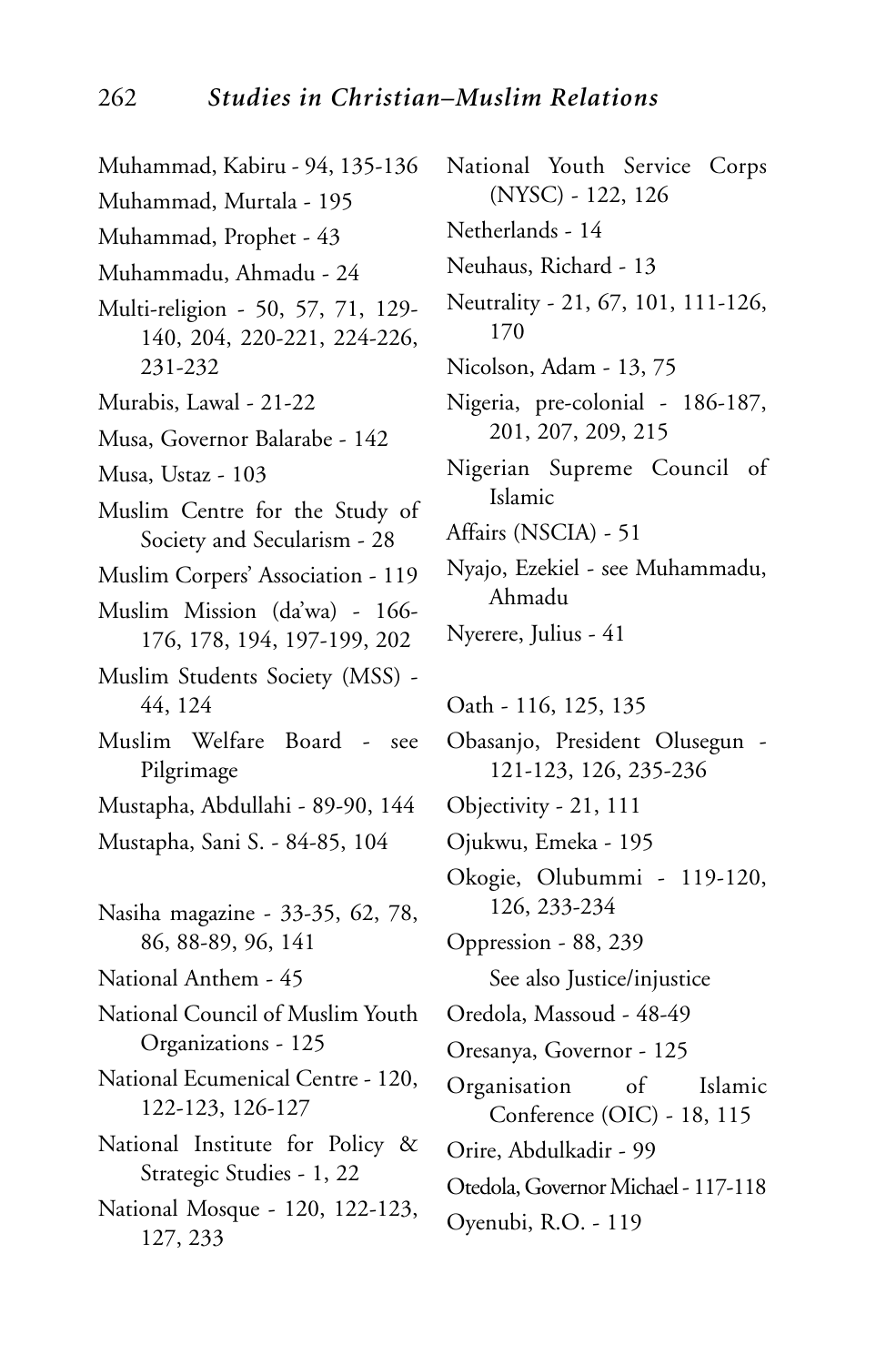Paden, John N. - 28 Palmer - 99 Paranoia - 23 Partiality/impartiality - 114, 116- 117, 119-120, 216, 237 Pen, The - 26 Persecution - 153, 188 Philosophy - 80, 84-85, 106, 167- 168 Pietism - 83 Pilgrimage - 116, 119-120, 126, 136, 143, 177, 216, 233 Pluralism - 136, 152 Police - 45 Politics - 18, 34, 41, 46, 88, 90, 159, 194 Pope - see Roman Catholic Poverty - 193, 208 Pragmatism - 118-119, 137, 229- 230 Prayer - 45, 71, 75-76, 115, 122, 177, 221, 230 Preaching - 45, 79 Pride - 85, 91 Pro-Health International - 41 Quality magazine - 61, 116 Race/racism - 198 Reason/rationalism - 79, 84-85, 103, 111, 160 Reformation - 78, 80, 182-183

Religion - 27, 40, 50, 177 Private - 39, 48-50, 71-72, 214 Religion & Politics - 48-52, 177- 180, 238 Religion & State - 19-20, 44, 67, 116, 135-136, 143, 200-213, 216, 220-222, 225 Religious holidays - 221, 231, 236 Religious Studies Departments - 127 Renaissance - 167 Revelation - 169 Rimi, Governor Abubukar - 142 Riots - 237 Roman Catholic - 80, 115, 121, 214-215, 231 Rufai, Misbahu - 134-135, 229- 232 Sabiya, Wilson - 76

Sakkwato, Bello - 102-103 Saleh, Ibrahim - 42-43, 62 Sambo, Muhammed B. - 71-72, 132-134, 137, 219-228 Sani, Governor Ahmad - 19, 50, 132, 219-228 Sani, Shehu - 51-52 Sanneh, Lamin - 14, 28 Sanusi, Sanusi L. - 38, 104-105, 145-146 Sardauna - see Bello, Ahmadu Satan(ic) -  $46$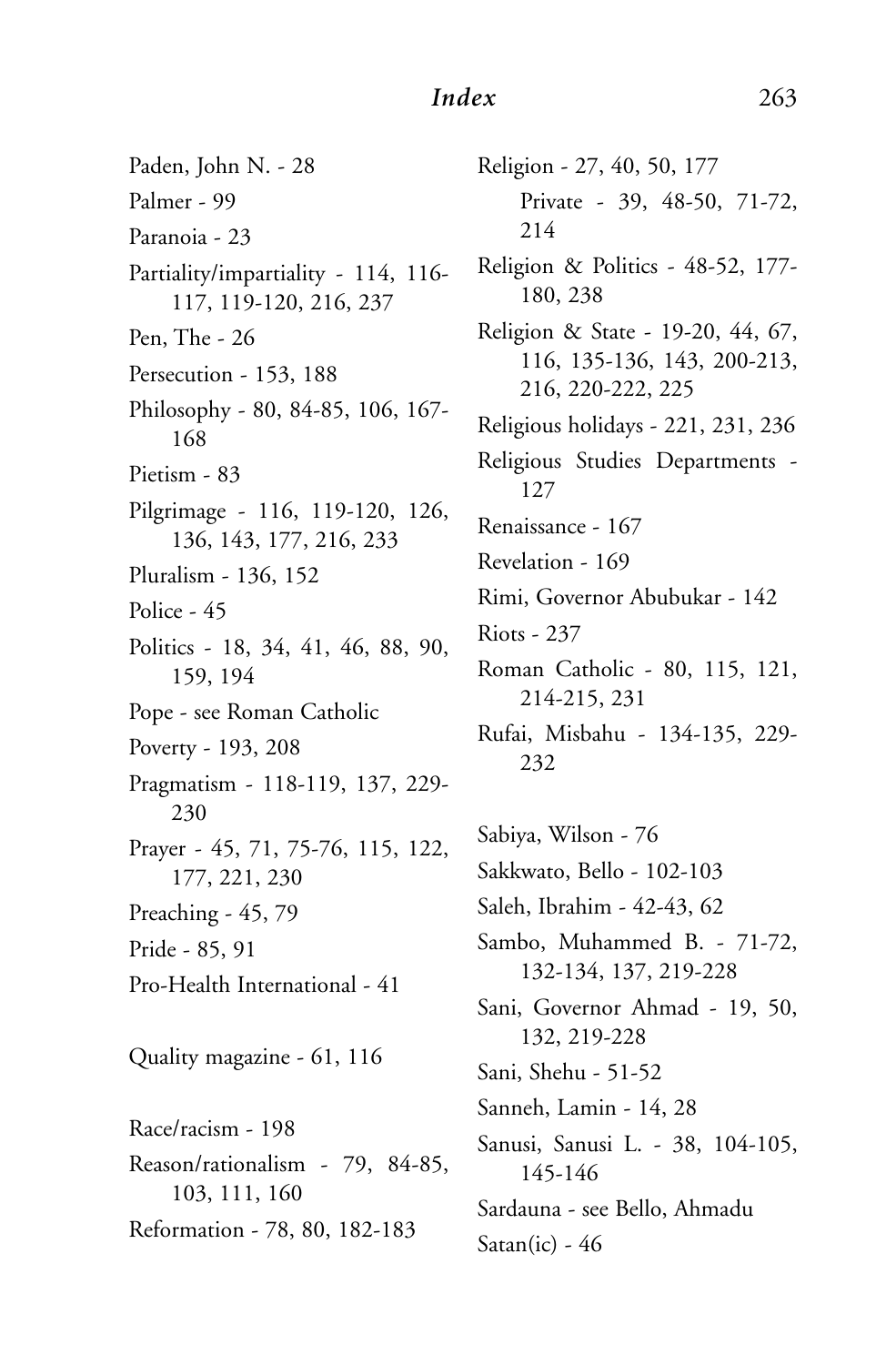- Scapegoat 23-24
- Schools 117-119, 121
- see also Education
- Schwartz, S. 156
- Science & Technology 43, 81, 85-86, 106, 144, 160, 174, 230
- Second International Conference on Christian-Muslim Mutual Relations - 136
- Secular Muslims/modernist 77, 141-149, 164
- Sex(uality) 84, 98, 123-124, 211- 212
- Sharia 18-19, 88-89, 123, 133, 136-137, 144-145, 152, 158- 165, 178-180, 191-192, 194, 197, 201, 204-206, 215, 218- 228, 238
- Shegari, President Shehu 50-51, 141-143
- Shi'ite 45
- Shittu, Rasheem 40-41, 66-67
- Slavery 88, 103
- Social harmony/chaos 98-99, 148, 180, 200, 206, 212
- Social structures 152, 173-174, 199
- Socialism 207-208
- Sokoto 142
- Solarin, Tai 234
- Soyinka, Wole 234
- Sudan Interior Mission (SIM) 127
- Sudan United Mission (SUM) 127
- Sulaiman, Ibraheem 32, 35-37, 39-40, 42, 62-65, 71, 83, 92- 95, 98-100, 136-137, 139- 143, 184-213
- Sulaiman, Muhammed 45
- Sulaiman, Musa 32, 81, 97
- Superiority Complex 16, 85-86, 103-105
- Syncretism 151
- Taliban 23
- Technology see Science & Technology
- The Pen see Pen, The
- Theocracy 217
- Theological College of Northern Nigeria (TCNN) - 125
- Tinubu, Governor Bola 119
- Tiv-136
- Tobi, Niki 135
- Todd, Douglas 14, 28
- Tofa, Bashir 37, 40, 65, 83, 103- 104
- Tolerance/intolerance 44, 54-55, 120, 136, 152-153, 230
- Trinity 113
- Tureta, Abubukar M. 121
- Turi, Mahmoud 44, 61
- Turkey 39, 44, 143
- Udeagwu, G. 28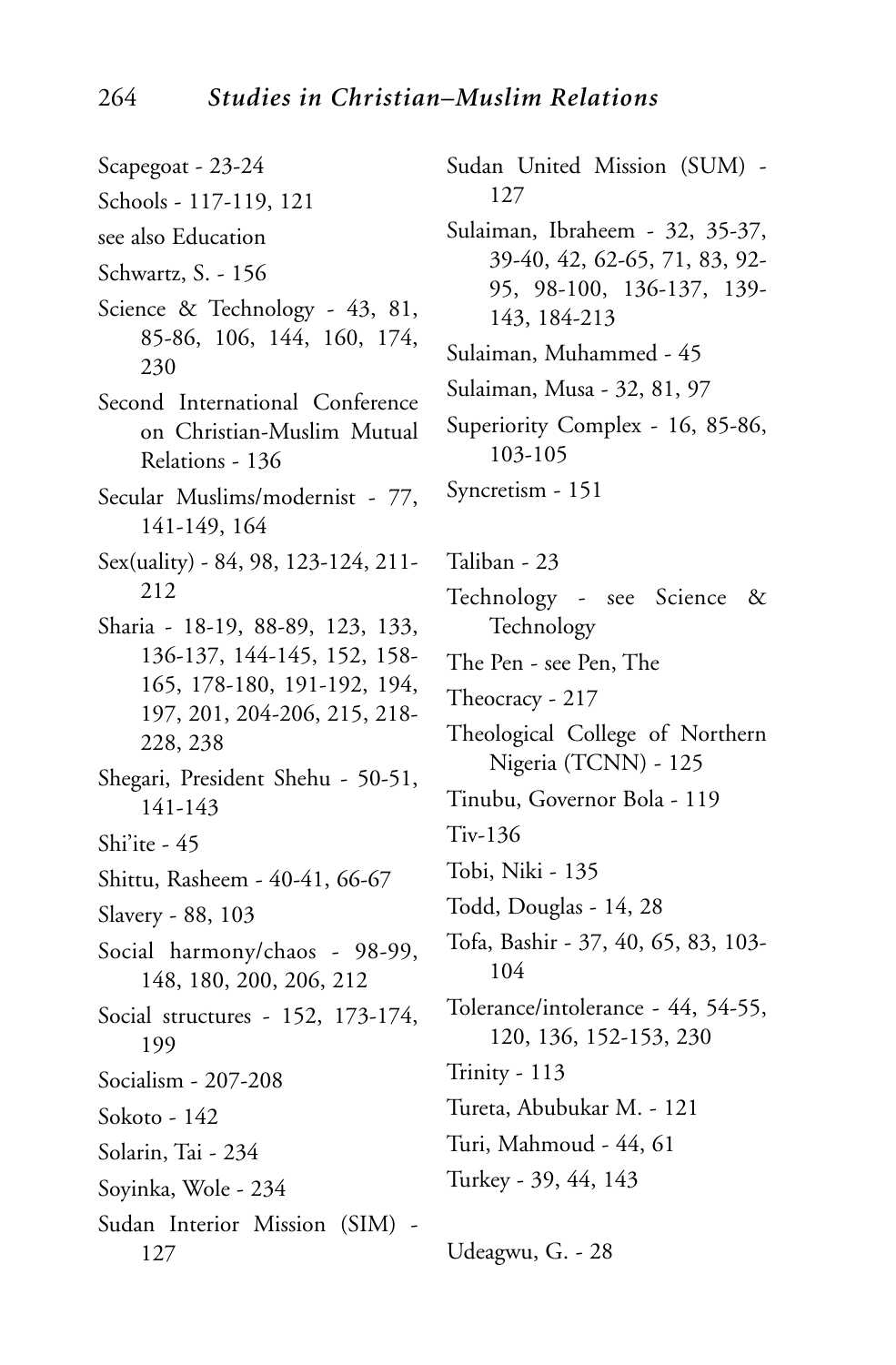#### *Index* 265

Zamfara state - 219-228

Ulama - 63, 177, 192, 239 Umar, Ibrahim M. 73, 90, 102, 144-145 United Methodists - 127 USA - 16, 23 Usman, Yusufu B. - 143 Usury - 38, 95, 145, 208, 217 Valk, G. - 28 Vancouver Sun - 28 Vatican - see Roman Catholic Wealth - 194 West(ern) - 16-17, 83-84, 90, 102- 105, 155 Wholism - 61-76, 152, 154-155, 178-179, 201, 238 Wilson, Brayn - 230 Women - 88, 123, 211 Wukari - 125 Yadudu, Awwal H. - 33-34, 80, 96, 115-116, 123, 137, 214-218 Yahaya, Bashir - 23 Yahaya, Yakubu - 45-46 Yahya, M. - 18, 131, 136 Yunana, Reuben - 127

Yusuf, Ahmed B. - 113-114

Yusuf, Kabiru - 117-118

Yusuf, Tanko - 126

Zakat - 208